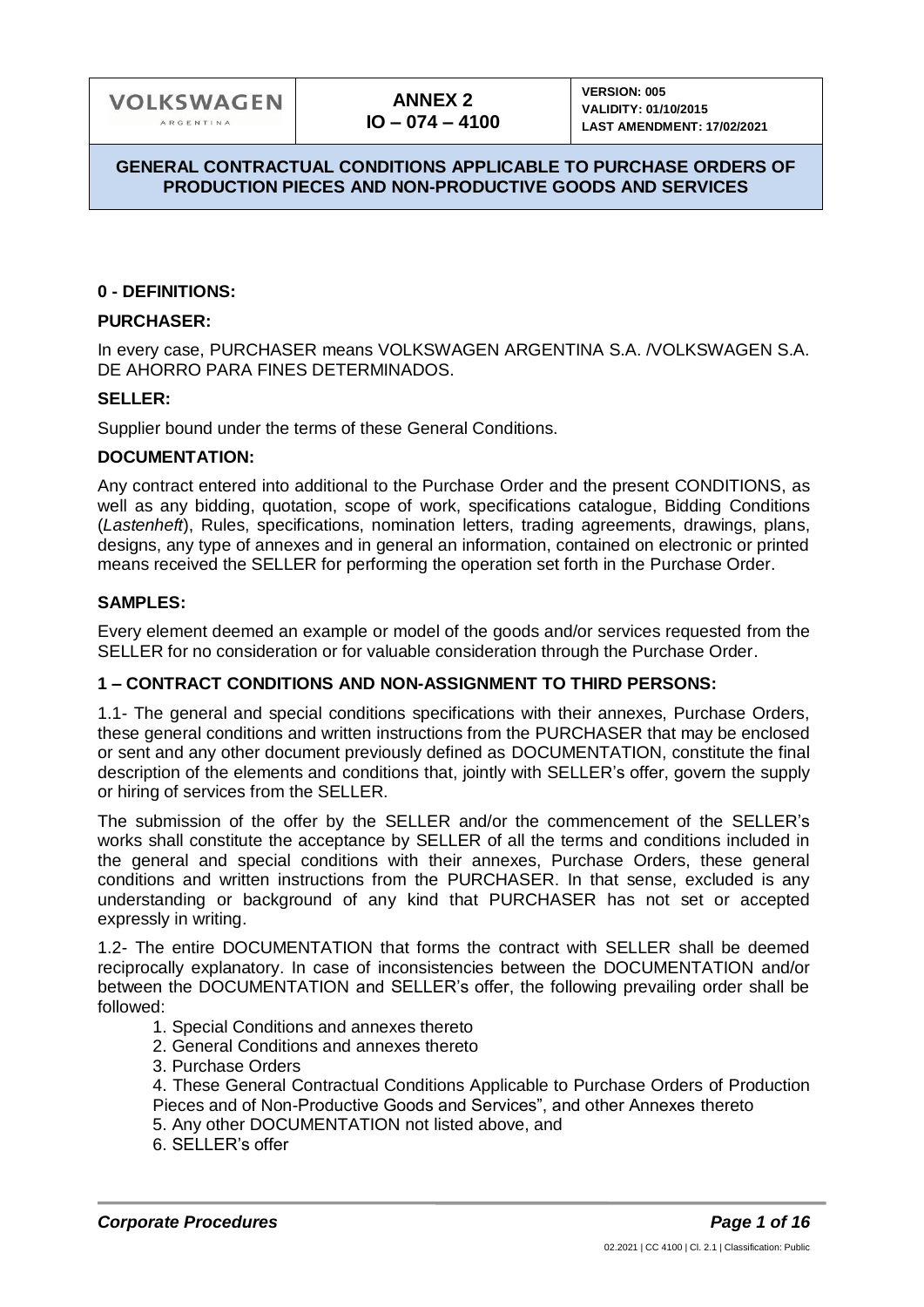### **GENERAL CONTRACTUAL CONDITIONS APPLICABLE TO PURCHASE ORDERS OF PRODUCTION PIECES AND NON-PRODUCTIVE GOODS AND SERVICES**

1.3- SELLER shall in no way assign to third parties the execution of the works of the Purchase Order, unless the PURCHASER has expressly and previously granted its written consent therefor. In addition, the SELLER waives its right to assign the credits with the PURCHASER unless the PURCHASER has expressly and previously granted its written consent therefor. The assignments of rights that may eventually be made by SELLER, as opposed to the express authorization request described above, will be unenforceable against the PURCHASER.

1.4- In turn, the PURCHASER may, without need of authorization from the SELLER, fully or partly assign its contractual standing and/or rights emerging from the hiring and/or the Purchase Order to any company of the Volkswagen Group, granting SELLER its express consent to this power.

### **2 – EXECUTION/RENDERING.**

The component parts ordered and the services requested must be prepared and/or rendered with care and diligence, meeting the quality and safety requirements taking into account the purpose for which they have been requested.

# **3 – PURCHASER SATISFACTION**

The Purchase Order defines exactly the purpose or service to be provided, which must be submitted to the relevant essays and tests in order to determine if it meets the specifications required by the PURCHASER.

# **4 - CHANGES**

4.1- By means of a modification to the Purchase Order the PURCHASER may at any time introduce changes to the plans, designs, prices, payment conditions, and other specifications of the material or services covered by the Purchase Order

4.2- If such changes affect the delivery time, the manufacturing cost, the service cost or the cost of packing or shipping the materials, the PURCHASER shall make an equitable adjustment of the delivery date or price, or both, with prior agreement in writing with the SELLER.

4.3- SELLER will not make any changes in the design, preparation, delivery, date or place of delivery of the supplies except in accordance with the instructions of the PURCHASER or with the written approval of the latter.

### **5 – DELIVER PLACE AND TIME**

5.1- The Purchase Order defines exactly the place where the SELLER must deliver the goods or services requested, as well as the delivery time.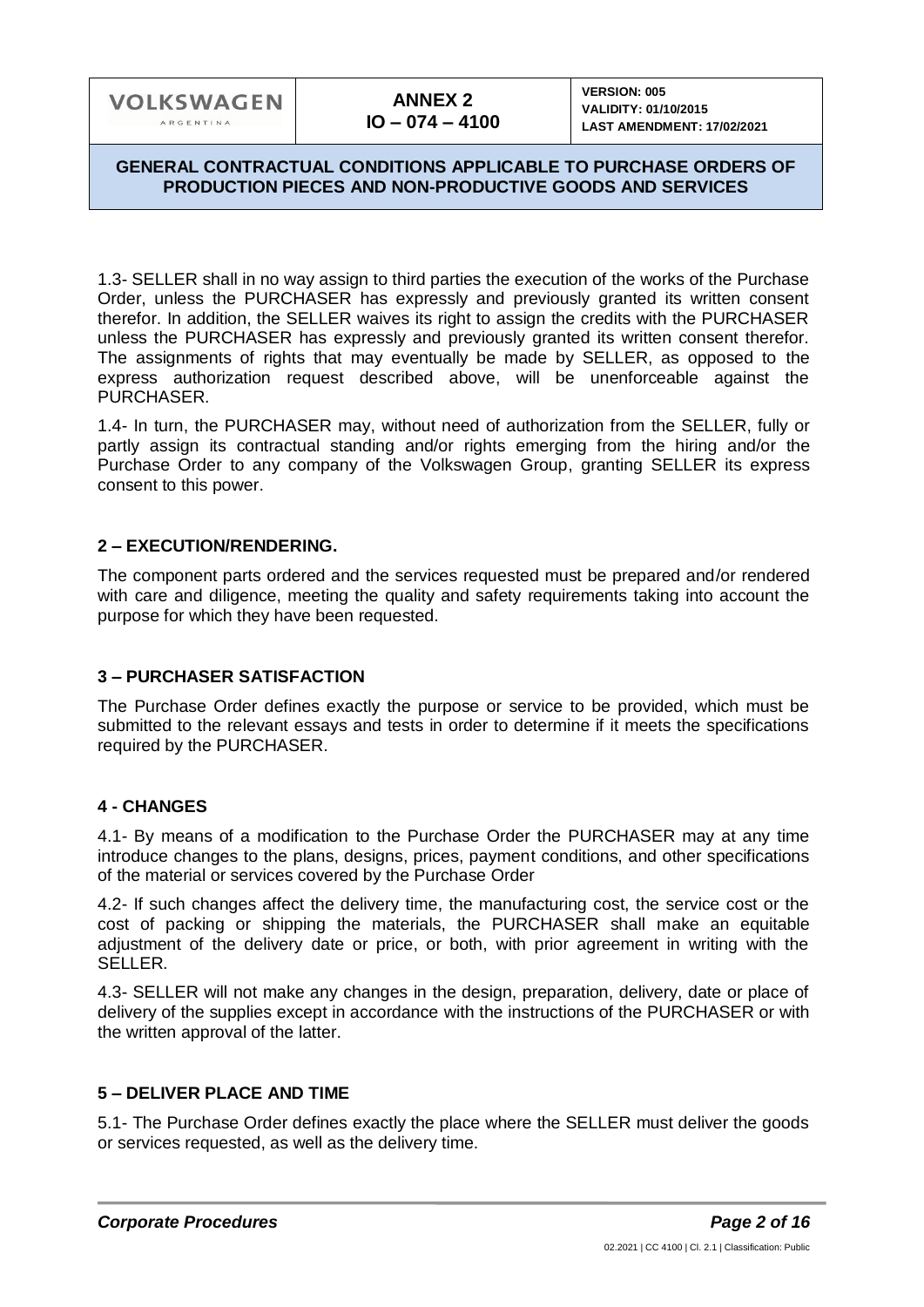### **GENERAL CONTRACTUAL CONDITIONS APPLICABLE TO PURCHASE ORDERS OF PRODUCTION PIECES AND NON-PRODUCTIVE GOODS AND SERVICES**

5.2- For each day of delay in the deadlines set for delivery, a penalty will be applied to the SELLER in relation to the damages caused, authorizing the PURCHASER to debit from SELLER's account said concepts.

5.3- If the PURCHASER decides to receive the articles and/or the rendering of the service with a delay from SELLER, this latter accepts that the PURCHASER may charge the fine agreed for the delay in the delivery term, without the PURCHASER having to prove that it suffered damages or injuries due to SELLER's breach. It is expressly acknowledged that the fine imposed and/or charged to the SELLER for such breaches is of a purely punitive nature, the purpose of which is to punish the poor quality of the articles and/or the poor performance of the services rendered and/or the delay in the delivery of the articles and/or the rendering of the services untimely or beyond the expected term. Consequently and additionally, the PURCHASER reserves the right to claim the damages caused by SELLER's breach.

5.4- Any delay and/or non-compliance with the deadlines set by PURCHASER for developing the goods and/or services subject matter of this Purchase Order will be taken into account for the purpose of awarding future tenders, without prejudice to the PURCHASER's right to claim any damages and losses caused by the breach.

# **6 – FREE LEASE**

6.1- The PURCHASER retains the ownership of all the material, installation, toolkit, sample, instrument or good of any nature acquired or supplier to SELLER by PURCHASER for use in manufacturing material covered by the Purchase Order. The SELLER shall use such goods exclusively to manufacture the material covered by the Purchase Order according to the clauses and conditions set forth in the Free Lease Agreement entered into to such end. If a use other than the agreed with PURCHASER is made, this latter may leave without effect the Purchase Order according to the provisions in clause 21, and further proceed as set forth in the mentioned Free Lease Agreement.

6.2- The SELLER receives such goods in free lease and undertakes to keep them marked with the legend "Property of Volkswagen Argentina S.A.", separate from its goods and those of third persons and not to withdraw them from its factor without the prior and written authorization from the PURCHASER.

6.3- The SELLER shall keep the goods received in a free lease in perfect conditions of use in accordance with the provisions of the Free Lease Agreement signed for that purpose, except for natural wear, being responsible for losses, breakdowns, and/or any damage caused to the leased goods due to its fault or negligence, for which it shall hire the corresponding insurances. It must immediately notify PURCHASER in writing of any deterioration that could render them useless for the purposes for which they were assigned, the SELLER being liable for the worsening suffered by the property as a result of the delay in notifying the PURCHASER.

6.4 – The PURCHASER shall be entitled to inspect such goods at the SELLER's plant at any reasonable time as well as the SELLER's records required. The SELLER, at the request of PURCHASER, shall prepare such goods immediately, pack them and mark them conveniently so that they are removed from its plant.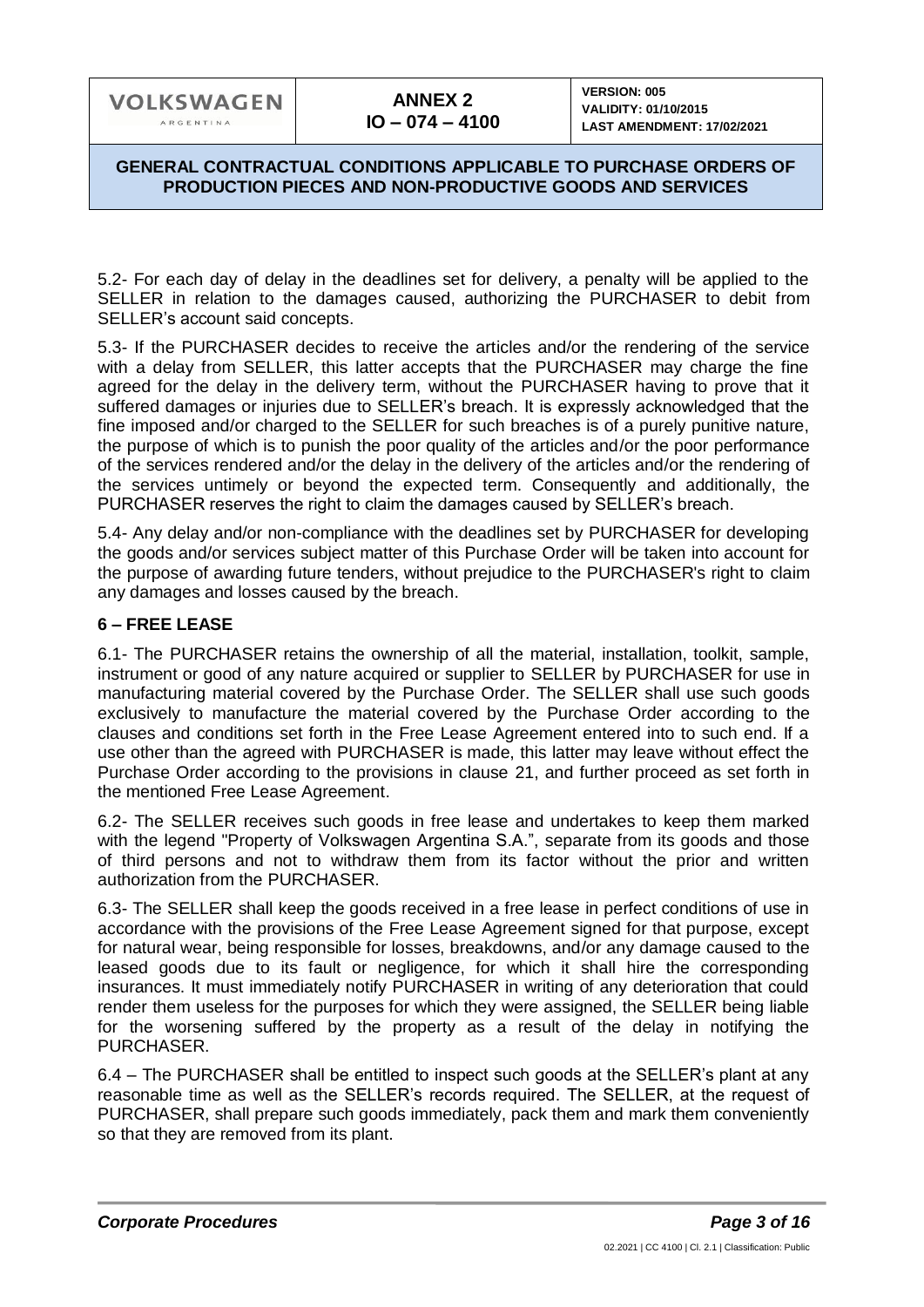### **GENERAL CONTRACTUAL CONDITIONS APPLICABLE TO PURCHASE ORDERS OF PRODUCTION PIECES AND NON-PRODUCTIVE GOODS AND SERVICES**

6.5- The SELLER shall hire and keep in force, with a first-line insurance company, the insurance required by PURCHASER to keep the integrity of the property given under free lease.

### **6 bis - SAMPLES AND PROTOTYPES**

The SELLER shall in every case submit to the PURCHASER for approval the samples or prototypes of the articles (and if applicable of the services), before the serial start or on the required date, or otherwise one(s) sample(s) of the article(s) of the SELLER's production line. The delivery of samples and/or prototypes must be within the agreed deadlines and in accordance with the provisions of the quality certification system that the PURCHASER requires in relation to new parts, modifications of features, as well as modifications of procedures for all the dimensions, functions and materials affected. In the event that, due to causes attributable to SELLER, it does not comply with the delivery of samples within the agreed term, it shall cover the expenses caused by its delay. This also applies for second or continuous releases due to rejections.

It is understood that, although the Purchase Order covers samples and quotations, this does not imply the PURCHASER's commitment to approve such samples, or to cover the expenses generated for the production thereof (unless otherwise agreed), nor does it force to enter an order or formal negotiation with the SELLER regarding the goods and/or services from which the sample has been provided.

### **6 ter – DELIVERY OF MATERIAL. CONSIGNED MATERIAL**

If due to or on occasion of the supply of the good and/or the rendering of the service contracted by the PURCHASER to the SELLER, this latter must receive material owned by the PURCHASER, for submission to any process and/or incorporation into the service or to be provided by the SELLER to the PURCHASER, the modality under which said material will be delivered will be defined, exclusively, by the PURCHASER.

If the PURCHASER decides to deliver the material in consignment, said consignment will be governed by the terms and conditions of the Bidding Conditions (*Lastenheft*) sent by the PURCHASER to the SELLER to that end for signature -or any future document in replacement thereof-. There will be no delivery of material on consignment without the signature and delivery of said document by the SELLER to PURCHASER. Otherwise, it will be understood that the material has been acquired by the SELLER, this latter having to pay the corresponding cost to the PURCHASER or, upon express agreement of the PURCHASER, discount that cost from the price to be charged to PURCHASER as consideration for the good or service provided.

The PURCHASER keeps the ownership of the materials delivered in consignment.

# **7 - VERIFICATION**

When so required by the PURCHASER, the SELLER must keep records such to allow the PURCHASER to verify the real costs of SELLER in the production of materials or the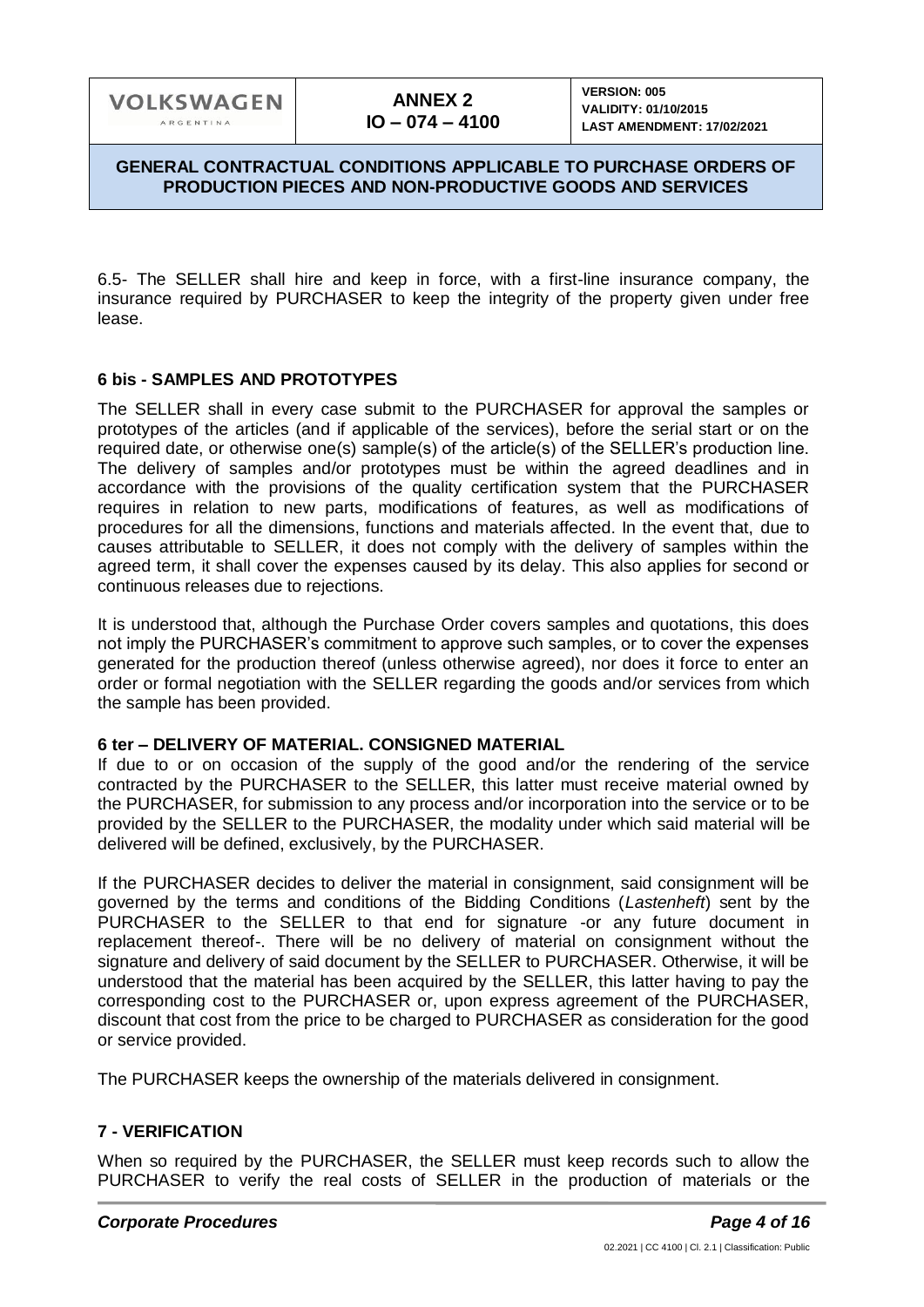### **GENERAL CONTRACTUAL CONDITIONS APPLICABLE TO PURCHASE ORDERS OF PRODUCTION PIECES AND NON-PRODUCTIVE GOODS AND SERVICES**

rendering of services for the PURCHASER, so that on such basis the prices of a transaction are determined. The PURCHASER shall have access to such books and records at any reasonable time up to 2 (two) ears after the final payment for said material or services.

### **8 - PACKING – LABELING – SHIPMENT**

8.1- Every delivery must be properly packed, labeled and shipped, using the means recommended by the PURCHASER, or the fastest, most economical and safest means. The SELLER undertakes to comply with the "Logistics Manual of Volkswagen Argentina S.A." and with each of the duties therein set forth, and with any future amendment or addition thereto. For this purpose, SELLER undertakes to enter the relevant extranet page and consult the Logistics Manual. The SELLER cannot argue unawareness of any modification or addition made in the extranet of Volkswagen Argentina S.A. to dodge liability for the lack of compliance therewith.

In case of breach of the duties set forth in the Logistics Manual of Volkswagen Argentina S.A., SELLER shall be subject to a daily fine equal to 0.1% of the amount of its invoicing, in the month immediately prior to the occurrence of the breach, authorizing the PURCHASER to debit such amounts from the SELLER's account. The SELLER shall reimburse the PURCHASER for any expenses incurred due to packaging, labeling or improper shipping. It is expressly acknowledged that the fine imposed and/or charged to SELLER for such breaches is purely of punitive nature, the purpose of which is to punish the poor quality of the services provided. Consequently and addition all, the PURCHASER reserves the right to claim the damages caused by the breach of the SELLER.

8.2- Unless otherwise indicated in the Purchase Order, SELLER will not invoice for packaging, movement, storage or transport.

### **9 – SPECIAL DELIVERIES**

If due to negligence or inability of SELLER to meet the delivery date, the PURCHASER is forced to withdraw the materials covered by the Purchase Order or to proceed to its delivery through extraordinary means, the SELLER shall reimburse the PURCHASER for the expenses that it would have incurred in such concept, the SELLER authorizing the PURCHASER to debit from SELLER's account said amounts and/or to compensate them with any sum that for any reason the PURCHASER must pay to the SELLER. If there are no sums against which to debit or compensate, the SELLER must reimburse the expenses to the PURCHASER within 48 hours from being so required.

### **10 – MATERIAL DELIVERY AUTHORIZATION**

10.1- Unless the Purchase Order expressly provides for a delivery date, SELLER shall not manufacture the materials covered by the Purchase Order, shall not purchase the raw materials for its manufacture but in the quantity and date indicated by the Deliveries Authorization Form.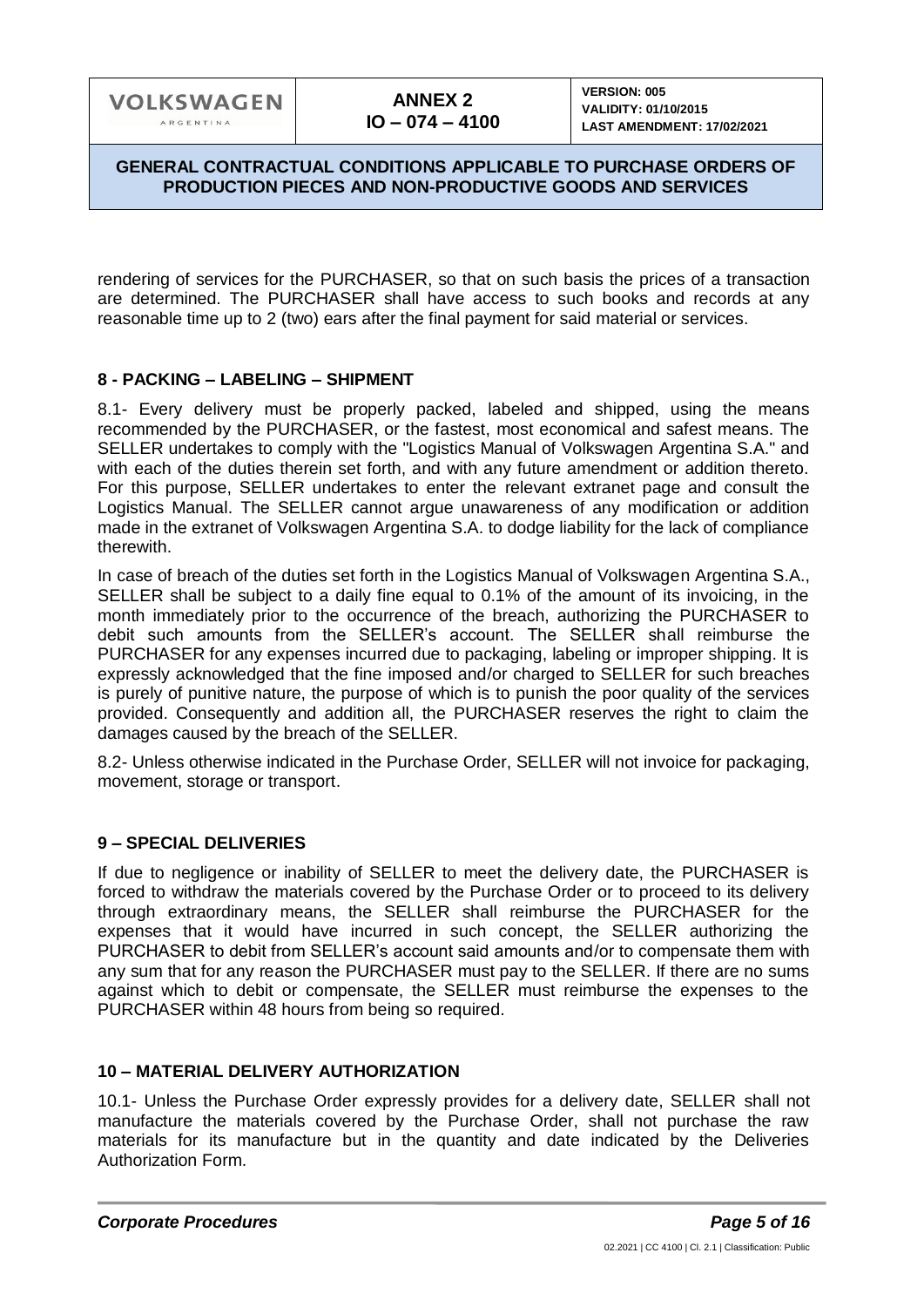### **GENERAL CONTRACTUAL CONDITIONS APPLICABLE TO PURCHASE ORDERS OF PRODUCTION PIECES AND NON-PRODUCTIVE GOODS AND SERVICES**

10.2- The Deliveries Authorization Form shall be made available to the SELLER in the Extranet, who shall access and download it for use. The publication of the Form in the Extranet shall imply its acceptance by the SELLER as long as this latter does not notify its rejection to the PURCHASER in writing (to the Logistics and Supply Departments) within 72 hours from publication.

10.3- The PURCHASER shall not be liable for shipments on unauthorized dates or amounts. At the option of the PURCHASER the shipments in excess of the authorized may be returned to the SELLER, and this latter shall pay to the PURCHASER any packing, handling, selection and transport expenses made in relation to said excess deliveries, or receive them with deferred payment date, the SELLER authorizing the PURCHASER to debit from the SELLER's account said amounts and/or to compensate them with any sum payable for any concept by the PURCHASER to the SELLER. If there are no sums against which to debit or compensate, the SELLER must refund the expenses to the PURCHASER with 48 hours from being so required.

The PURCHASER may occasional alter the delivery dates specified on the Purchase Order or in said authorization, or temporarily suspend shipments.

### **11 - INSPECTION**

The PURCHASER expressly reserves the right to conduct at any time the tests and audits it deems necessary to verify the compliance with the quality assurance measures as the quality proper of the articles and/or services provided.

If the materials are defective as to composition, labor or otherwise fail to comply with the specification of the Purchase Order, the PURCHASER shall be entitled to:

11.1- Reject them, in which case it shall make available to the SELLER the thing or shall claim the relevant price refund. If the material rejected made available to the SELLER is not withdrawn in time, prior sufficient notice, may be destroyed by the PURCHASER, at the expense of SELLER. To such end, the SELLER shall authorize the PURCHASER to debit from SELLER's account the expenses incurred by the PURCHASER for destroying and/or compensating them with any sum for an concept this must pay to SELLER. If there are no sums against which to debit or compensate, the SELLER must refund the expenses to the PURCHASER within 48 hours from being so required.

11.2- Withholding and correction. In this case, the SELLER shall refund to the PURCHASER the work and material expenses necessary to cure the defect, the PURCHASER being entitled to debit from SELLER's account the expenses incurred. If there are no sums against which to debit or compensate, the SELLER must refund the expenses to the PURCHASER within 48 hours from being so required.

11.3- Withholding and claiming refund of the part of the price equal to the good's loss of value as a result of its defect/s.

**11. bis-** Notwithstanding the provisions of paragraphs 11.1, 11.2 and 11.3, in the event that the materials delivered are defective, or in the case of late deliveries or differences in quantity, the PURCHASER may seek repayment from the SELLER of the costs and expenses of any nature derived from such breaches, the SELLER authorizing to PURCHASER to debit from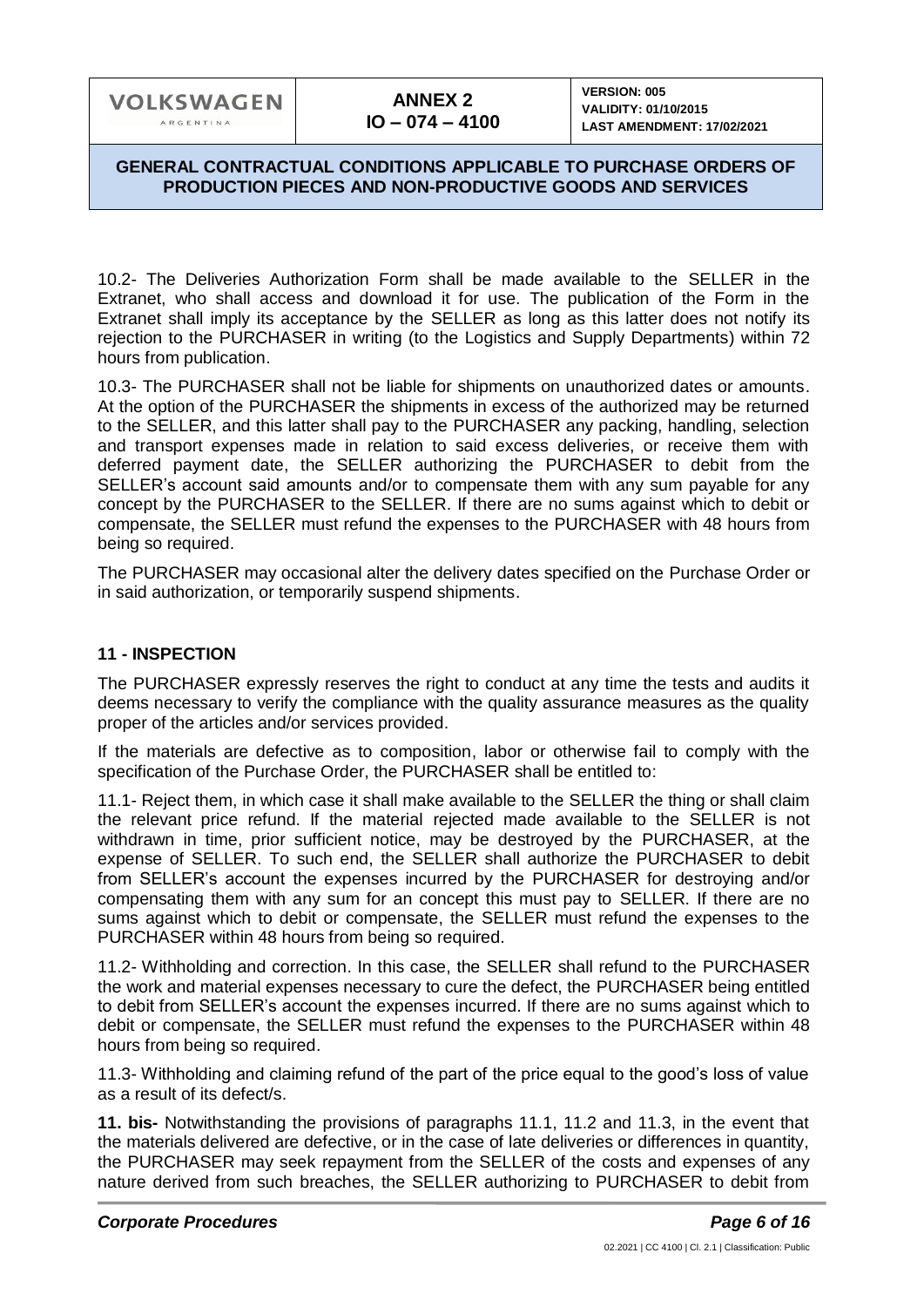### **GENERAL CONTRACTUAL CONDITIONS APPLICABLE TO PURCHASE ORDERS OF PRODUCTION PIECES AND NON-PRODUCTIVE GOODS AND SERVICES**

SELLER's account said amounts and/or to compensate them with any sum that for any reason the PURCHASER must pay to the SELLER. If there are no sums against which to debit or compensate, the SELLER must refund the expenses to the PURCHASER within 48 hours from being so required.

**11. ter** (i) The PURCHASER reserves the power, at any time, even after the last payment corresponding to the Purchase Order, to request SELLER, and this latter is forced to submit immediately, all documents and clarifications that may be necessary to proceed with the verification and acknowledgment of the data generated by the respective Invoices/Trade Acceptances, including those inherent to those already accepted. To such end, the PURCHASER or the auditor authorized thereby, if deemed appropriate, will have access to the SELLER's facilities, within ordinary working hours, with the aim of proceeding to the examination of the relevant documentation.

**11. ter (ii)** For compliance with the above, and also for tax purposes, the SELLER must keep in its possession the records of labor and materials used and other relevant documents, for a term of 10 (ten) years, counted from the year following that of the final payment of the Purchase Order.

**11. ter (iii)** If by virtue of the aforementioned audit any irregularity or discrepancy arising from an act, fact, action or omission attributable to SELLER is verified, the latter is obliged, depending on the fact, to: (I) take all measures necessary to proceed to its regularization; (II) undertake any expenses resulting therefrom; (III) compensate the PURCHASER for any amount that it had to pay therefor; and (IV) be liable for the damages and losses, if it were the case, keeping the PURCHASER harmless from any claim in this respect. To this end, the SELLER authorizes the PURCHASER to debit from SELLER's account such amounts and/or to compensate them with any sum that for any reason the PURCHASER must pay to the SELLER. If there are no sums against which to debit or compensate, the SELLER must refund the expenses to the PURCHASER within 48 hours from being so required.

### **12 WARRANTEES**

12.1- SELLER warrants that the materials delivered abide by the "approval tests" (*Typprüfung*) and safety tests indicated on the drawings and/or technical specifications of the PURCHASER, as well as the planes, specifications, designs, samples or other elements provided or indicated by the PURCHASER; that have been manufactured in accordance with the quality assurance instructions "Formel Q Quality Capacity" and the specifications and/or procedures set forth in the "Quality Manual of Volkswagen Argentina S.A." and/or the provisions of the special bussing conditions applicable and those in force in the VOLKSWAGEN consortium and the rules applicable to the Automotive and autoparts industry, which are known and accepted by the SELLER, its amendments or additions and/or any other that supersedes them in the future; that are suitable and sufficient for their intended purpose; tradable; of good material and labor; and free of defects.

12.2- The SELLER guarantees that it shall not sell or assign to third parties materials manufactured under registered trademarks and/or under plans, specifications, designs, samples or other elements provided or developed together with PURCHASER, unless previously authorized by PURCHASER, even if they have been rejected by the PURCHASER.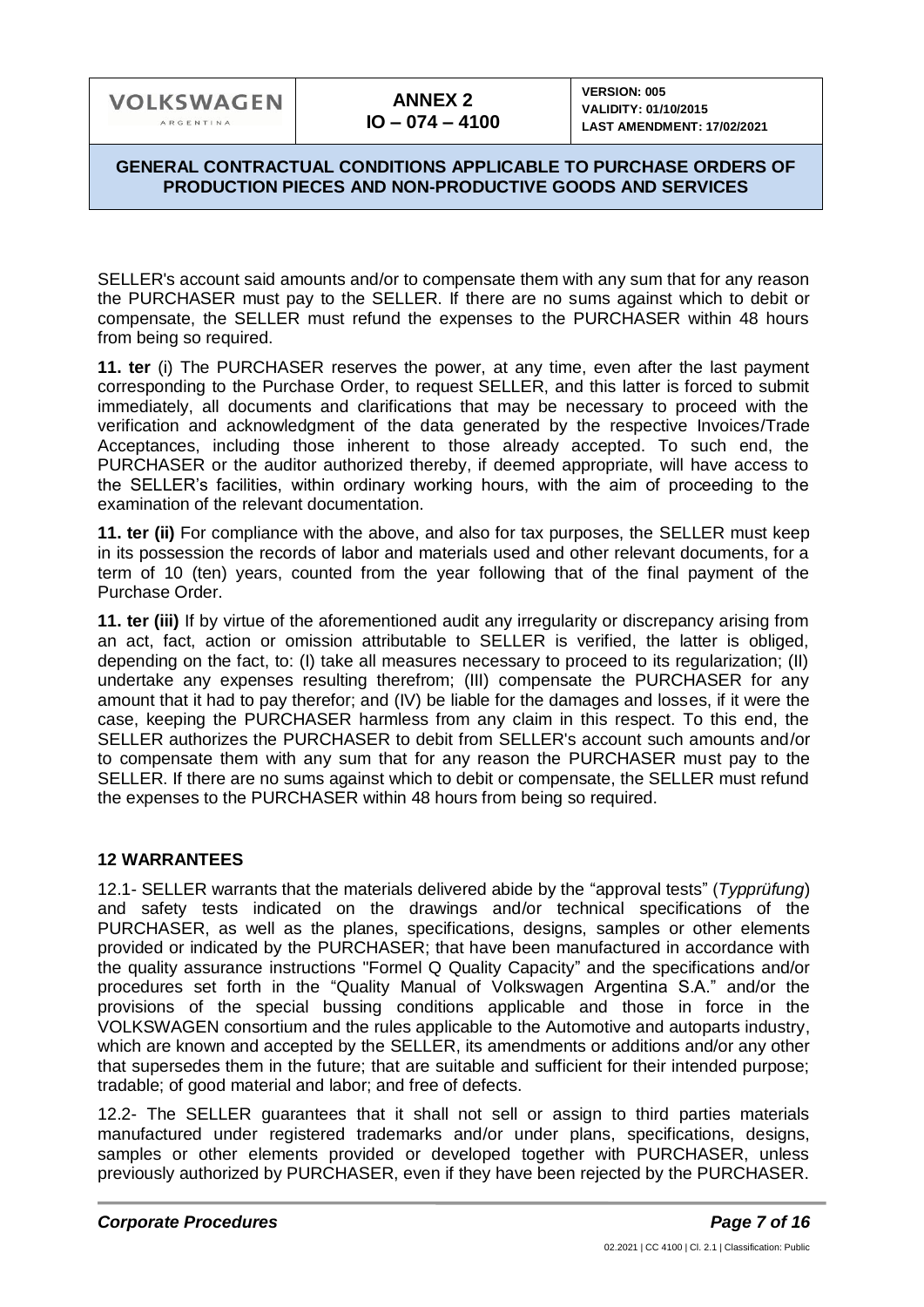### **GENERAL CONTRACTUAL CONDITIONS APPLICABLE TO PURCHASE ORDERS OF PRODUCTION PIECES AND NON-PRODUCTIVE GOODS AND SERVICES**

It also guarantees that it will not sell or transfer to third parties the plans, specified together with the PURCHASER.

12.3- The SELLER guarantees that it will give trade secret treatment to all the information received from the PURCHASER. Any data and/or information and/or documentation that the PURCHASER provides to the SELLER by any means, whether verbal, written, magnetic, etc. for the purpose hereof must be considered confidential, so SELLER shall be obliged not to reveal said data or information or transmit them in any way to third parties. The SELLER will ensure that the same confidentiality obligation is undertaken by its directors, employees, suppliers and/or sub-suppliers, for whom it is absolutely responsible.

12.4- The guarantee granted by the SELLER to the merchandise subject matter of the Purchase Order shall correspond to that which the law or the PURCHASER, the broadest of both, grants to the PURCHASER's products, marketed both in the country and abroad.

12.5- For the case where the PURCHASER must answer as against third parties for its guarantees provided, it will be entitled to seek repayment from SELLER any amount that it has been forced to pay for such reason, including but not limited to amounts of convictions, expenses, costs and attorneys' fees. In that sense, at the request of the PURCHASER, the SELLER shall reimburse said sums, the PURCHASER being able to implement said reimbursement by means of:

A: Compensation for possible credits from the SELLER.

B: Sending a debit to SELLER for immediate collection.

Otherwise, the SELLER must reimburse the PURCHASER the referred sums within 48 hours from being so required.

12.6- The ordinary indemnity of guarantee to be given by the SELLER will cover the cost of the merchandise, additional expenses and any other compensation to third parties for material or personal damages, including but not limited to amounts of convictions, expenses, costs and attorney's fees.

12.7- PURCHASER will inform SELLER of the basics of the debit issued as collateral, as long as it is so requested.

12.8- The SELLER guarantees to PURCHASER that it is the only party responsible for the labor relations and/or contracts it generates with its dependents for the fulfillment of the obligations under its responsibility derived from this Purchase Order and that in such character will fully comply with all the labor, social security, and/or labor risk regulations. The SELLER shall hold the PURCHASER harmless for any claim that the latter receives by virtue of the acts or omissions of the employees of the SELLER and/or of the personnel hired directly or indirectly by the latter, undertaking to reimburse the PURCHASER any amount that it has been forced to pay for such a reason, including but not limited to amounts of convictions, expenses, costs and attorneys' fees. In this sense, at the request of the PURCHASER, the SELLER shall reimburse said sums, and the PURCHASER may implement said reimbursement through:

A: Compensation for possible credits from the SELLER.

B: Sending a debit to SELLER for immediate collection.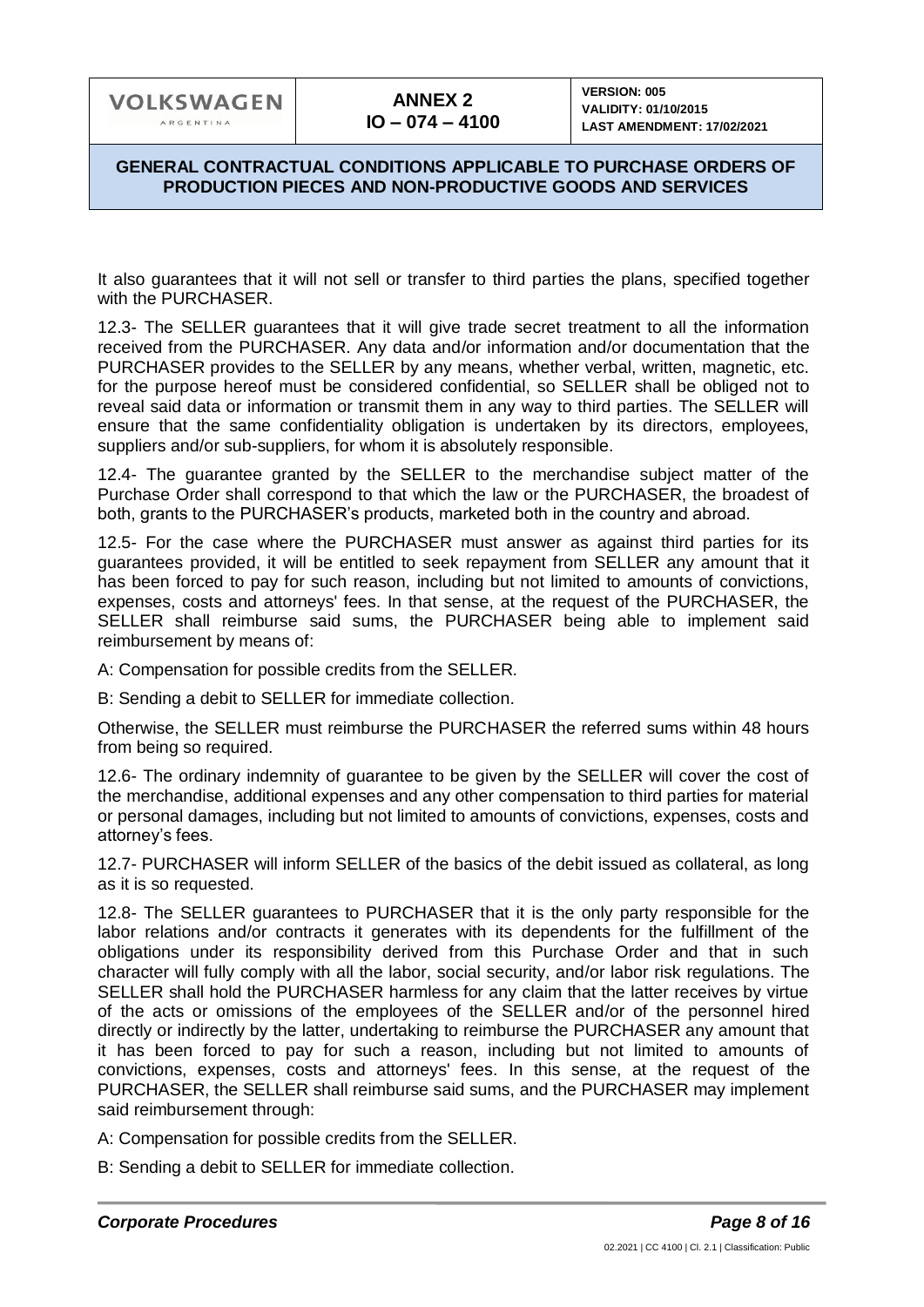### **GENERAL CONTRACTUAL CONDITIONS APPLICABLE TO PURCHASE ORDERS OF PRODUCTION PIECES AND NON-PRODUCTIVE GOODS AND SERVICES**

Otherwise, the SELLER must reimburse the PURCHASER the referred sums within 48 hours from being so required.

12.9 In case of breach of any of the items detailed in point 12, the SELLER shall indemnify the PURCHASER for the damages and losses caused.

### **13 – PATENTS**

13.1- The SELLER guarantees that the materials of its design, and its sale or use, alone or in combination with other materials, do not infringe any patent or intellectual property right in the Republic of Argentina or abroad, and agree to defend and assist in the defense of the PURCHASER and of any person who, for selling or using the PURCHASER's product, is subject to a trial for infringement of a patent or any intellectual property right, and undertakes to indemnify them for any damages or harm.

13.2- The SELLER grants a license to the PURCHASER to repair, relocate and/or reconstruct by itself or through third parties the design material of the SELLER acquired by the PURCHASER under a Purchase Order.

13.3- Any document presented or acquired by the SELLER under a Purchase Order will belong to the PURCHASER. All drawings, know-how and confidential information supplied by the PURCHASER to the SELLER and all rights thereon shall remain the property of PURCHASER and will be kept secret by the SELLER until after one (1) year of the terminating of the Purchase Order.

### **14 - LAW 22802**

Articles manufactured in Argentina must be marked "INDUSTRIA ARGENTINA" without any abbreviation according to LAW 22802, and in compliance with that law or the one that replaces it, and all the regulations governing identification of materials.

The SELLER agrees to allow the verification of the compliance with said legislation. Articles from another source must be marked with the identification of their country of origin.

### **15 –INTELLECTUAL PROPERTY**

Except with prior written authorization, SELLER is absolutely prohibited from:

15.1- Fraudulently imitating or falsifying the trademark, designation or emblem of the PURCHASER, as well as its designs or any intellectual property right of the PURCHASER and/or of its controlled or controlling companies.

15.2- Using, putting on sale or selling the brand, designation or emblem designs or any intellectual property right owned by PURCHASER and/or of its controlled or controlling companies.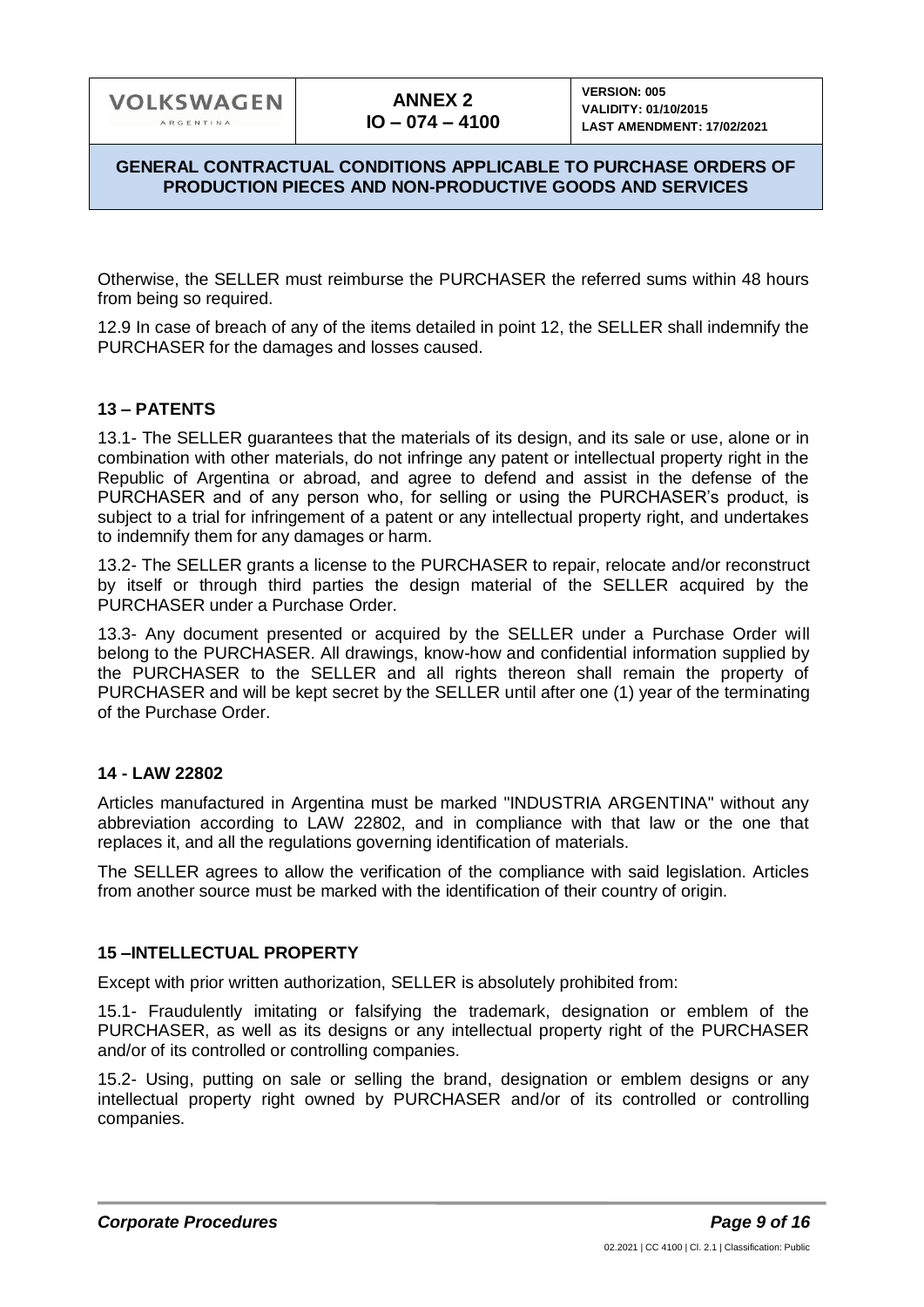15.3- Put on sale or sell or otherwise market PURCHASER's products or services. In the event of any of the described behaviors, the SELLER may be subject to civil and criminal actions provided by law.

### **16 – WASTE MATERIAL GUARANTEE**

The SELLER guarantees that all materials that it decides to buy from the PURCHASER and designated as "Waste material" by the PURCHASER, will be immediately mutilated and destroyed on account and at the expense of the SELLER in accordance with the regulations in force, who must issue in favor of PURCHASER sufficient evidence of said conversion into scrap, to the extent that said materials cannot be used for the purpose originally intended.

### **17 – DELIVERY SLIP AND INVOICES**

Each delivery will be accompanied by an original delivery slip and 4 (four) copies and invoiced as appropriate in each case, respecting the legal regulations in force and specific instructions of PURCHASER.

### **18 - PRICE**

The price of the current Purchase Order is fixed and immovable, and will only be subject to modification in the hypothesis provided in clause 4.

### **19 - PAYMENTS**

To effect the payments, the particular billing conditions indicated by the PURCHASER must be met. Payment dates will be available to providers regularly through the Internet/Extranet.

### **20 - DEBITS**

When the rendering of the services and/or delivery of the pieces in question does not comply with the Milk run program and/or with the logistics manual and/or the VWAR quality manual, and/or with any of the obligations set forth in these general conditions and/or in the Technical Specifications of the service and/or delivery affected, the SELLER, accepts that they be debited and compensated against invoicing - that is, against the amounts invoiced by the SELLER to the PURCHASER for the concept of provision of services and/or delivery of parts the amounts equivalent to the breach verified by the PURCHASER, without prejudice to the right of the PURCHASER to claim other damages caused by the breach of the SELLER.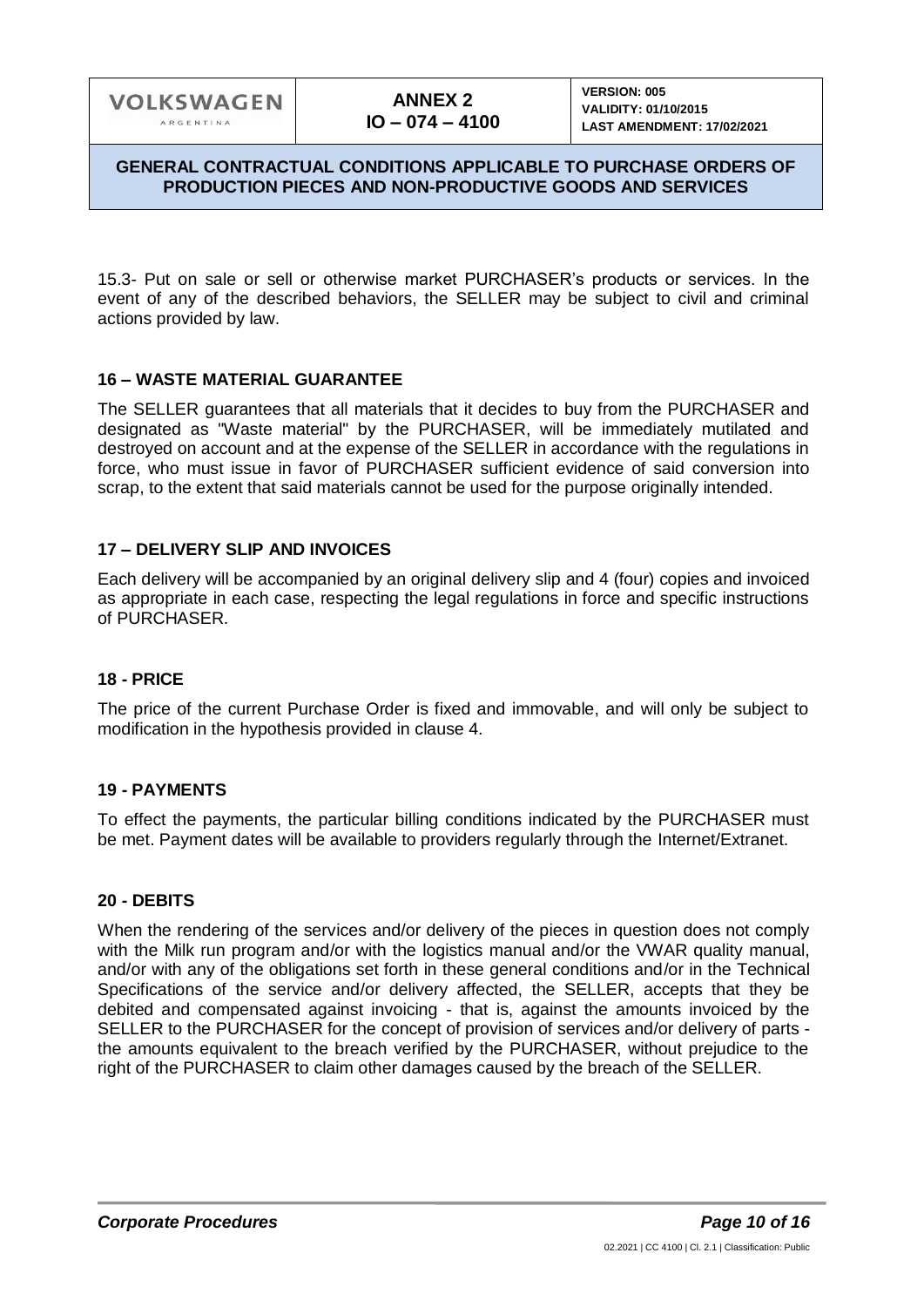### **21 – TERMINATION WITHOUT CAUSE OF THE PURCHASE ORDER BY THE PURCHASER**

21.1- The PURCHASER may, at any time with 60 (sixty) days prior notice, in writing, terminate the Purchase Order, in whole or in part, without statement of cause and without any penalty, in which case the SELLER shall continue the duties related to the provision of goods or services as the case may be until (and including) the last day of the prior notice given.

21.2- Upon receipt of the notification, SELLER shall take the necessary actions to cease all work related to the material covered by the Purchase Order that exceeds the provision of the good or service beyond the period of notice given and, except for special instructions from PURCHASER:

21.2.1– Shall keep in force only any order or assignment to third parties related to the Purchase Order that allows it to provide the good or service during the prior notice term, and must immediately cancel the remaining orders or assignments.

21.2.2 – Shall negotiate the cost of the works already performed by third parties under such orders or purchases for the provision of the good or service in excess of the period of prior notice given.

21.2.3– If upon communicating such termination to the SELLER, there is material that exceeds that which the SELLER must deliver during the prior notice period, the SELLER will deliver to the PURCHASER:

21.2.3.1- Every finished material that complies with the specifications of the Purchase Order and that does not exceed the amount authorized for manufacturing by the PURCHASER.

21.2.3.2- A reasonable amount that does not exceed the amount authorized by the PURCHASER of materials in process and raw material produced or acquired thereby, of suitable type and quality, to produce the materials covered by the Purchase Order that is terminated, and cannot be used by SELLER during the prior notice period or for itself or for its other customers.

21.2.4– Shall arrange what is necessary to protect the assets in its possession on which the PURCHASER has or may acquire an interest.

21.2.5 - Shall submit to the PURCHASER within 3 (three) months from the effective date of cancellation no more than 1 (one) month in case of partial cancellation, a summary of the account with the costs of the termination mentioned above. Once the indicated periods have elapsed, in the event that SELLER has not presented its summary of accounts, PURCHASER may determine the amount of the termination notwithstanding the provisions in subparagraph 21.2.5.1 on the basis of the information it holds. This determination will be final.

21.2.5.1- In the event of termination within the provisions of this paragraph, the PURCHASER shall pay the following amounts

(1\) All materials and services completed and compliant with the Purchase Order that, at the time the termination is communicated, exceed the provision of goods or services that the SELLER must comply with during the period of notice, according to the Purchase Order.

(2\) The actual expenses incurred by SELLER in relation to the Purchase Order, to the extent that such expenses are reasonable in quantity and may be verified by current accounting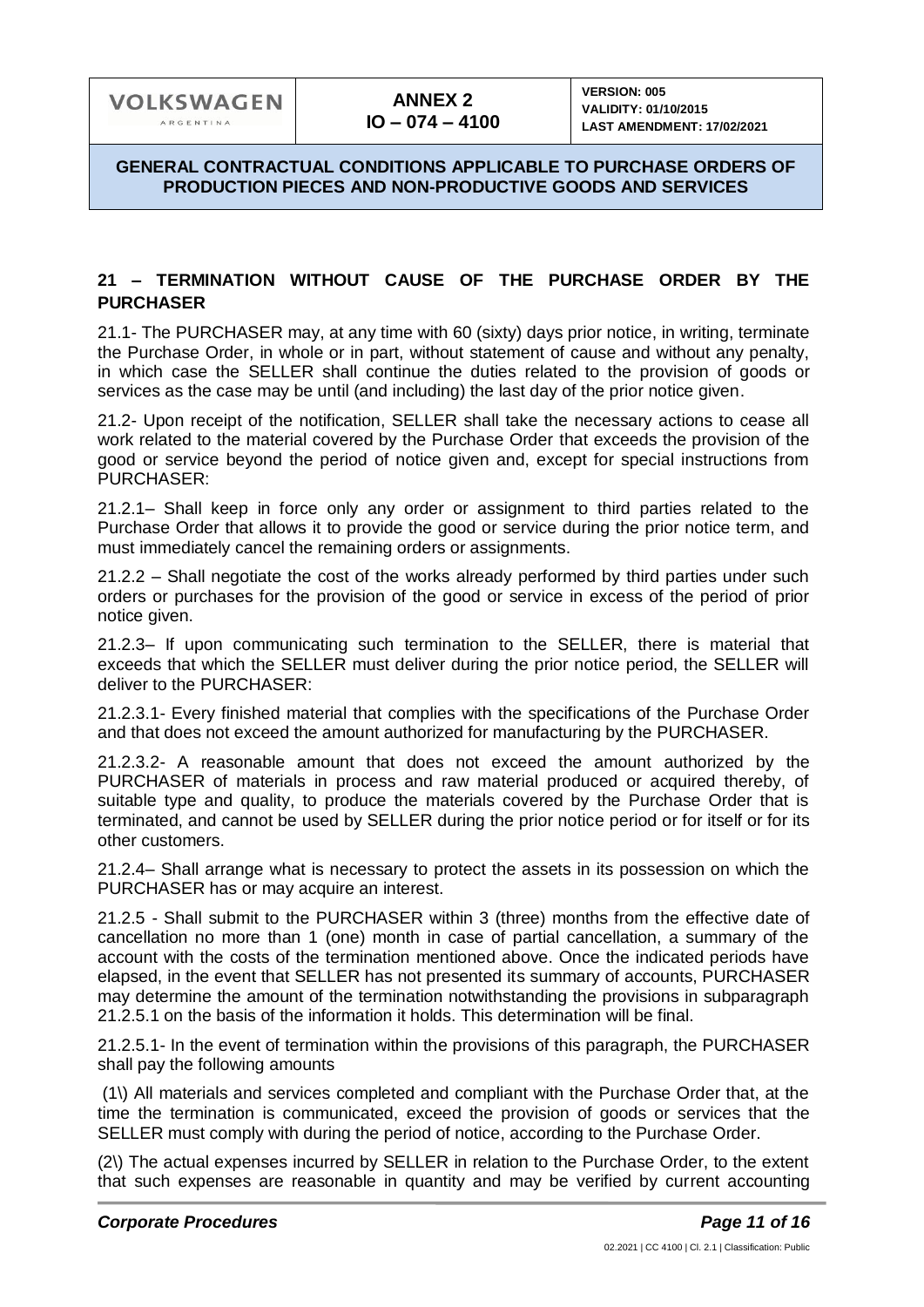### **GENERAL CONTRACTUAL CONDITIONS APPLICABLE TO PURCHASE ORDERS OF PRODUCTION PIECES AND NON-PRODUCTIVE GOODS AND SERVICES**

methods, including the materials in process and raw material referred to in subparagraph 21.2.3.2 of this paragraph, as well as the costs of work performed by third parties in relation to the Purchase Order. No expenses of any kind will be reimbursed by SELLER after the termination of the Purchase Order has been communicated, unless they are necessary to provide the goods or services during the period of notice and/or were previously authorized by the PURCHASER.

(3\) A reasonable amount for protection costs of goods in which the PURCHASER has or may acquire an interest which must be previously agreed with the PURCHASER. The payments corresponding to subparagraph 21.2.5.1 (excluding those corresponding to the subdivision (3) of the subparagraph) may not exceed the price of the materials indicated in the Purchase Order. The Debit Notes that may eventually exist against the Purchase Order and any other sum owed by the SELLER to the PURCHASER for any reason shall be deducted from the payment.

# **22 – RESOLUTION DUE TO SELLER'S FAULT**

If the SELLER does not comply with any of the obligations set forth in these General Contracting Conditions and/or with those of the Logistics Manual and/or in the Quality Manuals, Formel Q and Parts Provision of Volkswagen Argentina S.A. and/or with any that in the future may replace it and/or with the specifications and obligations of the conditions that are applicable and/or with the Purchase Order, in any of these circumstances, and does not attempt to correct them within 10 (ten) days from receiving a written notice from PURCHASER, notifying such breach, PURCHASER may cancel the Purchase Order without being obliged to pay SELLER any indemnity and/or compensation and/or any sum for the resolution.

### **23 – CLAIMS**

Any claim or dispute related to the hiring and/or to the Purchase Order will be submitted to the jurisdiction and competence of the Ordinary Courts on Commercial Matters of the Federal Capital, waiving any other court or jurisdiction.

### **24- CONFIDENTIALITY/THIRD PARTY RIGHTS**

The SELLER undertakes to consider the Purchase Order, specifications, as well as technical drawings, know-how, designs, samples, prototypes, brands, plans and in general any information received from PURCHASER as confidential information and trade secret proprietary of the PURCHASER. This duty of confidentiality is acquired by the SELLER, and must be extended to the staff and/or collaborators thereof and/or to the sub-suppliers that it contracts, with the understanding that the obligation of confidentiality will continue in force even after the termination or rescission of the Purchase Order and related contractual DOCUMENTATION.

Confidential information must not be made available to third parties outside of the commercial and contractual relationship between SELLER and PURCHASER without the written consent of PURCHASER.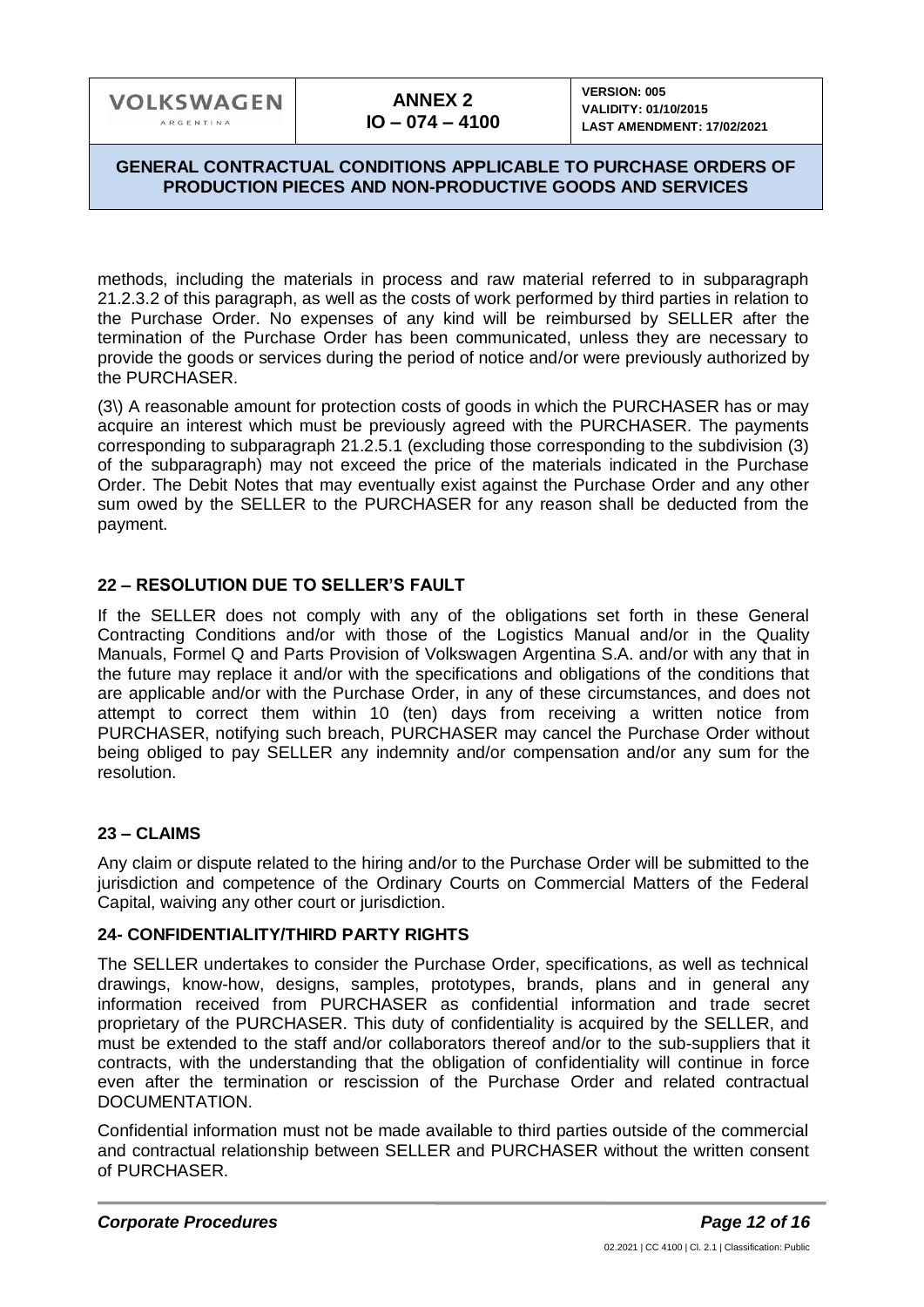### **GENERAL CONTRACTUAL CONDITIONS APPLICABLE TO PURCHASE ORDERS OF PRODUCTION PIECES AND NON-PRODUCTIVE GOODS AND SERVICES**

The following are considered exceptions to the duty of confidentiality:

a) That the information is known by the SELLER because it is of general knowledge for an expert in the field.

b) Because the information becomes public domain without violating any duty of confidentiality.

c) Because the confidential information had to be made available to an authority legitimately authorized to request it (in which case the SELLER must immediately notify the PURCHASER of the authority requirement, prior to disclosing the information).

### **25 – ANTICORRUPTION**

The SELLER is aware that the PURCHASER has a system for reporting irregularities for the prevention of conflicts of interest and corruption, with the following contact channels:

Email: [transparencia@vw.com.ar](mailto:transparencia@vw.com.ar) or [compliance@vw.com.ar](mailto:compliance@vw.com.ar) Tel. Number: 011 4317-8039 / 6148 / Address: Avda. De las Industrias 3101- Gral. Pacheco

Central Investigation Office: Email: io@volkswagen.de Toll Free Number: 00 800 444 46300 Phone Number: 00 49 5361 9 46300 / 0 54 11 5252 8632 https://www.bkms-system.com/vw

Ombudsmen Link: http://ombudsmen-of-volkswagen.com/

A safe environment is provided in order to fight against corruption, clarify doubtful situations and avoid conflicts of interest. The PURCHASER ensures compliance with the principles set out in its procedures and policies, including safeguarding whistle-blower identity, if desired.

The SELLER must be aware of and comply with the binding requirements included in the Business Partner Code of Conduct concerning the following topics:

- Environmental Protection
- Human Rights and Labour Rights for Employees
- Transparent Business Relations
- Fair Market Behaviour
- Duty of care to promote responsible raw material supply chains
- Integration of sustainability requirements in organization and processes
- Verification of Compliance with the requirements by de VW Group
- Whistleblowing channels of VW Group

The mentioned Code of Conduct also specifies, as indicated below, the legal consequences in case of non-compliance with the established requirements: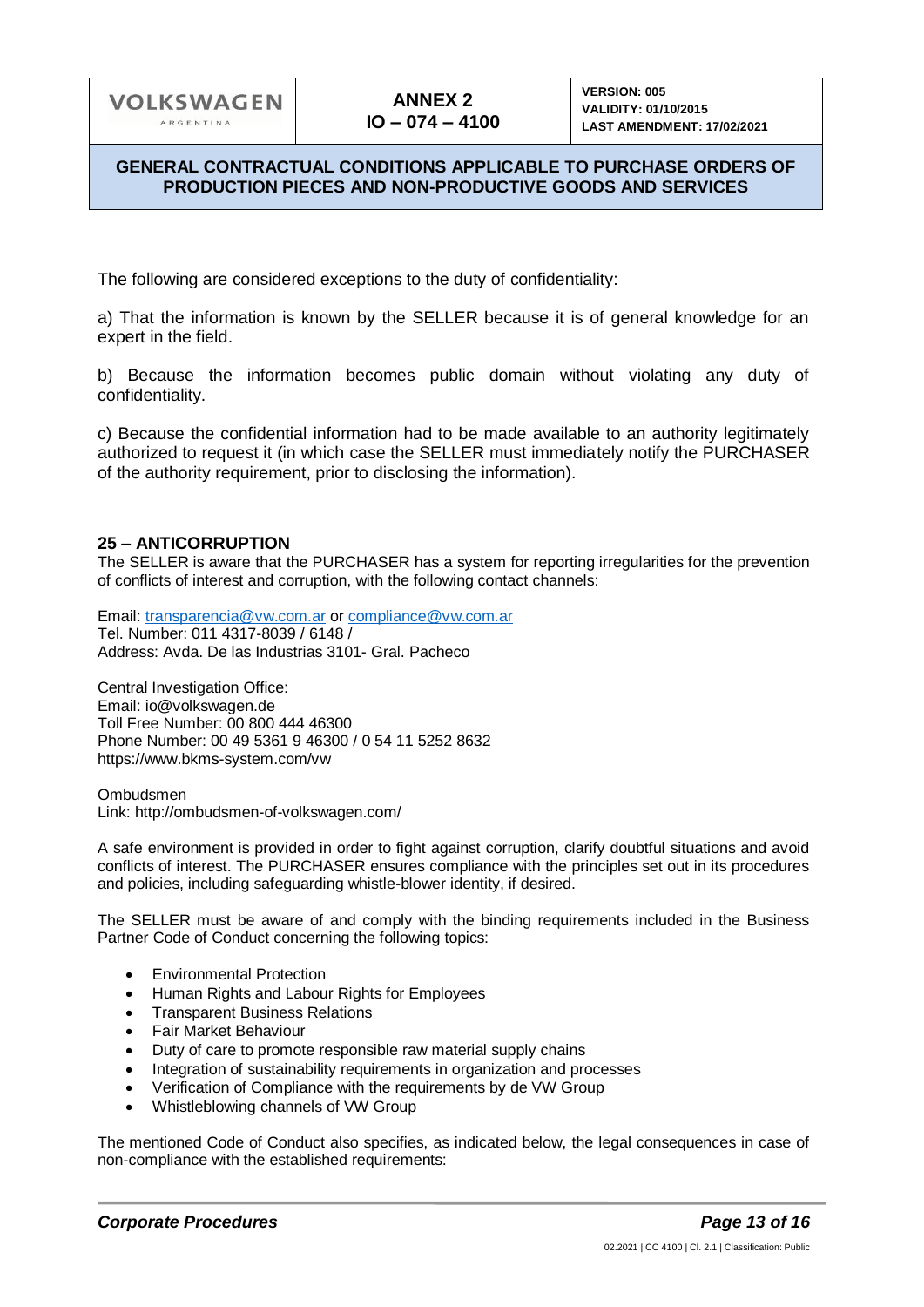**VERSION: 005 VALIDITY: 01/10/2015 LAST AMENDMENT: 17/02/2021**

### **GENERAL CONTRACTUAL CONDITIONS APPLICABLE TO PURCHASE ORDERS OF PRODUCTION PIECES AND NON-PRODUCTIVE GOODS AND SERVICES**

The Volkswagen Group considers the compliance with the requirements set out in this document to be essential to its business relations. If one of the Volkswagen Group's business partners does not comply with these requirements, the Group reserves the right to take the relevant legal action.

The ultimate decision lies with the Volkswagen Group as to whether it is willing to quit such consequences and instead to take alternative actions if the business partner can credibly assure and prove the Volkswagen Group that is implemented immediate countermeasures to prevent comparable violations in the future.

Likewise, the SELLER declares to know and accept that, in case of being criminally accused the SELLER and/or its directors and/or managers and/or administrators and/or shareholders and/or partners and/or related companies and/or binding and/or controlled and/or controlling, for the crimes of bribery and influence peddling, national or transnational and/or crimes against the economic and financial order and/or crimes of balance sheets and false reports and/or in general, any crime of a criminal nature, the PURCHASER reserves the right to terminate the service and/or the provision of contracted goods, as well as any hiring or PURCHASE ORDER that is in force, prior notification to that effect, without this generating a right for SELLER to claim indemnity or compensation for such termination.

#### **26 – SUSTAINABILITY**

The SELLER must keep informed periodically and comply with the "VOLKSWAGEN requirements regarding sustainability in relations with commercial counterparts". These include compliance with aspects related to environmental care, workers' rights, as well as health care, etc. The aforementioned requirements are available to SELLER at http://www.vwgroupsupply.com in the "Sustainability" section, and they must periodically enter said site and take note of the requirements and their updating, in order to comply therewith.

### **27 – EXPORT CONTROL**

The SELLER must inform PURCHASER of any restrictions on exports or export permits issued in the country of manufacture and/or in the country from which the goods are shipped. The SELLER must inform the PURCHASER regarding any obligation to obtain a permit under the United States Export and Re-export Laws (including the Regulation of the Export Administration EAR99).

The SELLER is also required to inform the PURCHASER of any obligation to obtain a permit for dual-use goods and ammunition under EU legislation of the European Union or national provisions of international commercial law. For such purposes, the SELLER must inform the PURCHASER about the corresponding article of the export list (e.g., German export list article, Export Control Classification Number (ECCN) for goods of the export list) for United States goods; other national classifications) and indicate, when applicable, any means of facilitating procedures.

If the goods are considered goods of the United States within the meaning of US legislation (manufacturing or storage in the USA; manufacturing using technologies or parts of the USA), the SELLER must provide the PURCHASER with information on the parts considered US goods installed in the product, which require a permit. This would include complete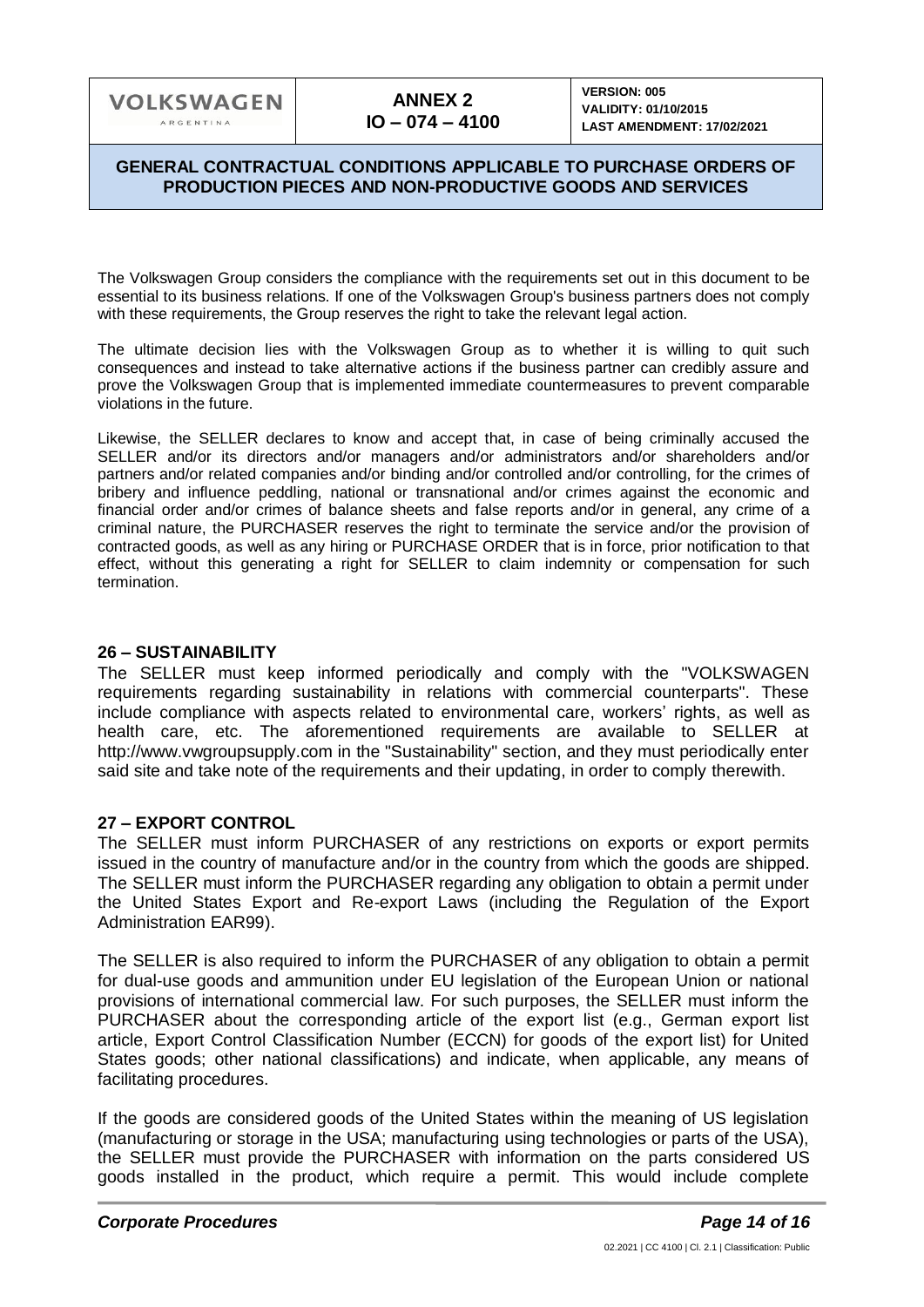### **GENERAL CONTRACTUAL CONDITIONS APPLICABLE TO PURCHASE ORDERS OF PRODUCTION PIECES AND NON-PRODUCTIVE GOODS AND SERVICES**

documentation about the minimum calculation. The measures and laws indicated above also apply accordingly to technologies, software and services related to the controlled assets. The SELLER shall provide PURCHASER all the documents required for a permit application, and will designate a person to contact in case of consultations.

These obligations will continue in force once the commercial relationship is concluded.

### **28 – PERSONAL DATA PROTECTION - ACCESS TO INFORMATION.**

The SELLER declares to know and accept that, by providing, by any means, their personal data to PURCHASER, to register as "Provider" in their systems, it is entering the Supplier Database of Volkswagen Argentina SA, with address on Av. de las Industrias No. 3101, (B1610BKK) General Pacheco, Buenos Aires.

In this sense, the data provided by the SELLER must be mandatorily consigned for the purpose of developing the commercial relationship with PURCHASER. The same must be exact and reliable, and will be exclusively treated by the PURCHASER for the purpose of the management of suppliers, the SELLER being able to exercise the rights of access, rectification and suppression.

### **29 – NO PREFERENCE**

Unless expressly agreed otherwise, it is acknowledged that there is no Pact of Preference in favor of SELLER, for which reason the provisions of article 1182 and related articles of the National Civil and Commercial Code do not apply to the contractual relationship derived from hiring and/or of the Purchase Order.

#### **30 – DOMICILES**

For all purposes of these Purchase order general conditions, the SELLER fixes domicile at the one it has registered in Volkswagen Argentina S.A., and this latter at Avenida de las Industrias 3101, General Pacheco, Province of Buenos Aires, where all legal notices shall be deemed validly served.